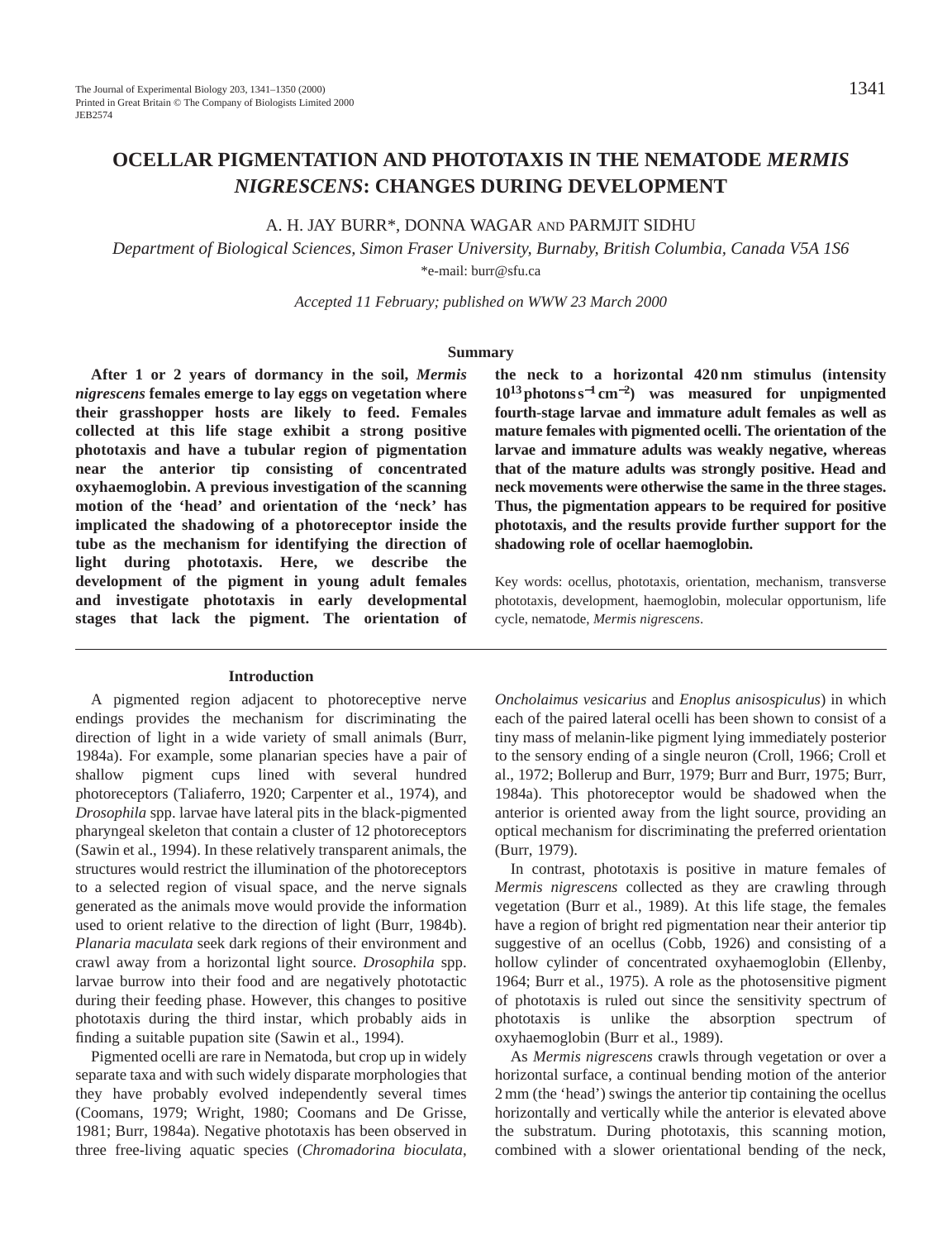# 1342 A. H. J. BURR, D. WAGAR AND P. SIDHU

swings the pigment cylinder about the direction of the light source. The average azimuth and elevation of the head are adjusted by controlling the orientation of the neck. Locomotion by the body proceeds in the direction of average orientation of the neck (Burr et al., 1990). The same head and neck motions occur in the dark without orientation. As in other nematodes, locomotion is undulant and accomplished with a unique, perpendicular attachment of muscle sarcomeres to the cuticle (Burr and Gans, 1998); however, in *M. nigrescens*, the dorsoventral flexures are perpendicular to rather than in the plane of the surface (Gans and Burr, 1994).

An investigation of the scanning motion and orientation during phototaxis has indicated a photoreceptor-shadowing role for the haemoglobin pigmentation (Burr et al., 1990; Burr and Babinszki, 1990). When the light beam is experimentally interrupted in phase with the bending motion on swings to the left, the average neck orientation and direction of locomotion deviate to the right, and *vice versa*. This result and the other observations are best explained if the pigment modulates the illumination of a photoreceptor located inside the cylinder (Burr and Babinszki, 1990). The results reported in this paper provide further support for this shadowing role.

*M. nigrescens* parasites leave the grasshopper host as fourthstage larvae and burrow deep into the soil. The haemoglobin pigmentation is not present at this stage, and thus it must develop during the 1–2 year dormant period in soil prior to the emergence of the female for egg-laying. It never develops in males, who expire after mating in the soil.

In this paper, we report an investigation of the development of the haemoglobin pigmentation during maturation of female *M. nigrescens*, and the phototactic orientation of larval and immature-adult females before pigmentation appears. Are these unpigmented females light-sensitive? If so, do they orient in the same manner as mature females? If the eye haemoglobin plays a significant shadowing role in the mature female, the phototaxis would be expected to differ. If females are phototactic in the absence of shadowing pigment, what other optical mechanism could enable orientation relative to light direction?

#### **Materials and methods**

#### *Cultivation and collection of worms*

Female *Mermis nigrescens* (Dujardin, 1842; syn. *Mermis subnigrescens* Cobb, 1926) were raised in desert locusts, *Schistocerca gregaria*, maintained at approximately 30 °C. For series 1 experiments, high-density infections were initiated by feeding 50–80 eggs. After 3.5–4 weeks, the abdomen of the locust was slit to allow the fourth-stage larvae to emerge and burrow into moist autoclaved soil in 15 cm diameter clay flowerpots at  $21-23$  °C. For series 2 experiments, 15–25 eggs were fed (low infection level), and the larvae were released after 5 weeks as they take longer to reach the larger full size (length >100 mm, diameter approximately 0.4 mm). Two to four weeks after emergence, the just-moulted, virgin immature adult females were separated from males and kept in moist autoclaved soil in plastic bags at 21–23 °C. Mature females were picked off vegetation on a rainy day in May in Rosedale, British Columbia, Canada, and stored in a refrigerator at approximately 8 °C in plastic bags of soil.

For the series 1 experiments, emergent larval females were tested within 2 days of emergence, before moulting had begun. Immature females were tested 16 weeks post-emergence. Mature females, probably 1–2 years old, were maintained for at least 7 days at 21–23 °C prior to testing. For the series 2 experiments, immature females were tested 11–12 weeks postemergence.

#### *Arena and recording arrangement*

Test runs were performed under conditions similar to those in a previous study with mature females (Burr et al., 1989). A 29 cm wide by 60 cm long piece of dampened black felt covered the bottom of a glass chamber. The felt was dense enough to prevent burrowing and provided a fibrous surface on which the worm could propel itself. The black colour minimized light scatter and provided a contrasting background for videotaping the worms. To block stray light and to ensure humid conditions, the sides and back of the chamber were lined with black felt and sprayed periodically with a fine mist of distilled water at room temperature, and the chamber was covered with a glass top. The arena temperature was the same as the storage temperature of the worms,  $22\pm1$  °C.

A black-and-white video camera (Cohu CCD, 4910 series) provided adequate near-infrared sensitivity. Positioned 75 cm above the arena and fitted with a 75 mm zoom telephoto lens and 5 mm extension tube, the focal length was adjusted to provide a 34 cm×38 cm field of view for the series 2 observations. For series 1, a  $2 \times$  tele-extender and 5 mm extension tube were added to provide a 2.6 cm×3.0 cm field of view at 75 mm focal length. To keep the anterior of the worm in the field of view, the experimenter slid the chamber along orthogonal tracks while viewing the video image on a monitor. A time/date generator (Panasonic WJ 810) imprinted the time on the image recorded by a video cassette recorder (Mitsubishi HS-U62C).

Motion was observed under continuous near-infrared light (730 nm to approximately 990 nm, approximately 2 mW cm−<sup>2</sup> or approximately  $8\times10^{15}$  photons s<sup>-1</sup> cm<sup>-2</sup>) provided by a microscope illuminator projected through a Corning 2-64 glass filter, a 47B Wratten filter and 2 cm of water. In the presence of the observation source alone, sampled orientations were not significantly different from a uniformly distributed population (dark controls, see Tables 2–3). Mature females were previously observed to be not significantly sensitive to horizontal stimuli of this wavelength range or to horizontal monochromatic stimuli at wavelengths longer than 560 nm (Burr et al., 1989).

#### *The stimuli*

Monochromatic test stimuli at 420 and 500 nm were isolated by interference filters (Ealing). Intensities covering four orders of magnitude were controlled using neutral-density filters that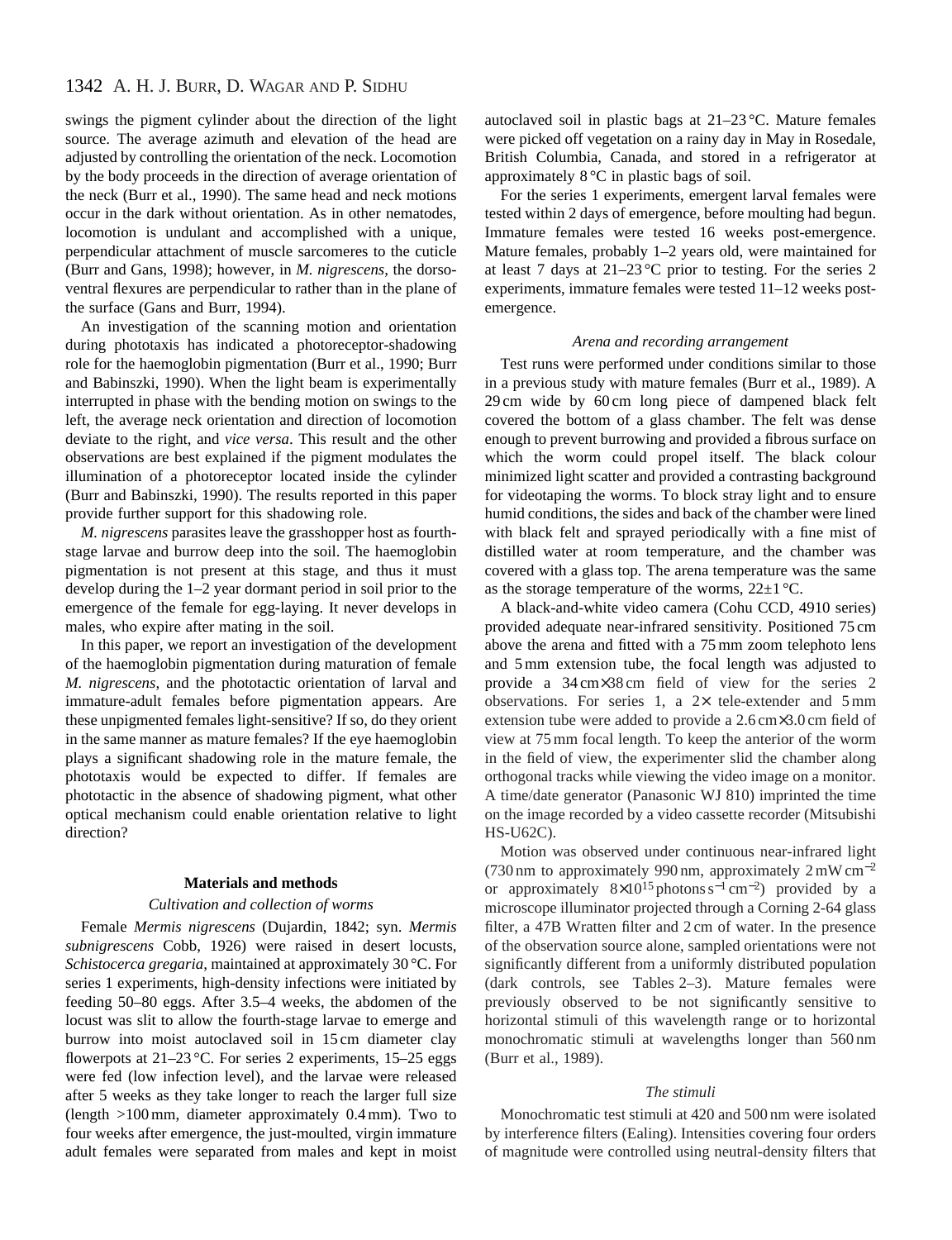provided optical densities of 3, 2, 1 and 0 (no filter) corresponding to transmissions of  $0.1\%$ ,  $1\%$ ,  $10\%$  and 100 %, respectively. Optical density 0 corresponds to  $1.33\times10^{13}$  photons s<sup>-1</sup> cm<sup>-2</sup> (6.3 µW cm<sup>-2</sup>) at 420 nm and 5.7×10<sup>13</sup> photons s<sup>-1</sup> cm<sup>-2</sup> (23 µW cm<sup>-2</sup>) at 500 nm. A broadband test stimulus (approximately 380–610 nm,  $860 \mu W \text{ cm}^{-2}$ ) was defined by the emission spectrum of the 500 W projector lamp at short wavelengths and Corning 4-69 and 1-69 blocking filters at long wavelengths. Heat radiation was removed from the stimulus beam, successively, by the projector's built-in heat filter, a Corning 1-69 infrared-absorbing filter (to prevent cracking of the 4-76 filter), a Corning 4-76 filter (to block far red and near-infrared light), the Ealing interference filter with its blocking filter and finally 6 cm of water, which blocks all far-infrared wavelengths. This combination effectively eliminates all radiation capable of significantly heating the nematode or the arena substratum (Burr, 1985). Baffles and masks were placed to prevent any stray radiation from reaching the arena. Light intensities were measured using a radiometer (International Light, Inc., model IL500) and converted to photon flux densities.

## *Experimental protocols*

Two series of experiments were performed under slightly different conditions. In series 1, one worm at a time was observed in a 2.6 cm×3.0 cm field of view, and all three age groups were investigated. In series 2, five worms were videotaped simultaneously in a 34 cm×38 cm wide field of view, and only immature females were investigated. Prior to any experiment, approximately 10 washed females were preconditioned in a humid chamber illuminated horizontally by broadband light. Approximately 1–2 h was required for worms to become active. Worms that either coiled repeatedly or remained still were not used.

At the start of an experiment, the one worm or the five worms were placed 20 cm from the near end of the arena. In series 1 experiments, mature and larval females were tested with the following sequence of stimuli: (a) 30 min at 420 nm, optical density 0, (b) 5 min dark, (c) 30 min at 420 nm, optical density 1, (d) 30 min at 420 nm, optical density 0, and then (e) 30 min dark. Immature females were tested with: (a) 30 min at 420 nm, optical density 0, (b) 5 min dark, (c) 30 min at 420 nm, optical density 0, and (d) 60 min dark. In series 2 experiments, 10 min treatments were presented to immature females in the following sequence: (a) broad-band light, (b) dark, (c) reference 1 (420 nm, optical density 0), (d) dark, (e) 420 nm, optical density 3, (f) 420 nm, optical density 2, (g) 420 nm, optical density 1, (h) 420 nm, optical density 0, also serving as reference 2, (i) dark, (j) 500 nm, optical density 3, (k) 500 nm, optical density 2, (l) 500 nm, optical density 1, (m) 500 nm, optical density 0, (n) dark, and finally (o) reference 3 (420 nm, optical density 0).

### *Measurement and analysis*

The angular orientation of a 3 mm region beginning 2 mm from the anterior tip was measured from the monitor screen during playback of the video recordings. This recorded the 'neck' orientation, avoiding the scanning motion of the 'head'. Measurements in both series 1 and series 2 were made at 30 s intervals to the nearest 5 °. To create independent measurement periods for averaging and to avoid any possible influence of the preceding treatment, the orientations during the initial 4 min of the 30 min treatment periods of series 1 were not measured. Similarly, the initial 2 min of the 10 min periods of series 2 were ignored, and with the approximately 1 min period required for moving the worms back to the start position, a 3 min buffer period was provided. Also, the repositioning ensured that the measurement periods were independent.

Once a worm had reached the side or end wall of the chamber, measurement of that worm was discontinued until the following measurement period, the worm having been placed back at the start position. Orientations were not measured during conflicting activity such as repeated coiling, poking into the felt substratum, reversal bouts or nictating (swinging the anterior in a circle to increase the chance of encountering a vertical object to crawl onto). Any measurement period with less than six observations was ignored.

### *Statistical analyses*

Circular statistics are described in Batschelet (1981) and Mardia (1972). A sample of *n* orientations *a*i is represented by vectors with tails at the centre of a circle, with tips pointing in the direction  $a_i$  and with lengths of 1. Orientations during a measurement period were averaged by calculating the mean vector, **a**. The direction of the mean vector is the mean direction, *a*, and its length is the directedness, *r*. The latter varies between 0 (perfectly uniform distribution) and 1 (all orientations in the mean direction). The projection of *r* on the direction towards the source, *v*, is a measure of phototactic efficiency (Burr, 1979; Batschelet, 1981; Burr et al., 1989). A negative value of *v* indicates net movement away from the source (negative phototaxis). The distribution of mean vectors **aj** from a given treatment was illustrated graphically. The Hotelling's test for uniformity of the distribution of **aj** (Batschelet, 1981) provided a useful test for non-uniformity of a distribution of mean vectors. Watson's  $U^2$ -test for uniformity of the distribution of mean orientations (Watson, 1961) is not affected by multimodality, but the length of the mean vectors is ignored. The *V*-test was used to test whether the mean orientations tend towards  $0^{\circ}$  or  $180^{\circ}$  (positive or negative phototaxis). Circular statistics were computed from the measured orientations using tested APL-language routines.

### **Results**

## *Development of haemoglobin pigmentation*

The development of *M. nigrescens* was followed during cultivation at room temperature  $(21-23 \degree C)$  over a period of a year. After 4–6 weeks in the host, the larval females have grown to the full 100 mm length and approximately 0.4 mm diameter, and their approximately 20 mg mass consists mostly of food stored in preparation for the nonfeeding period outside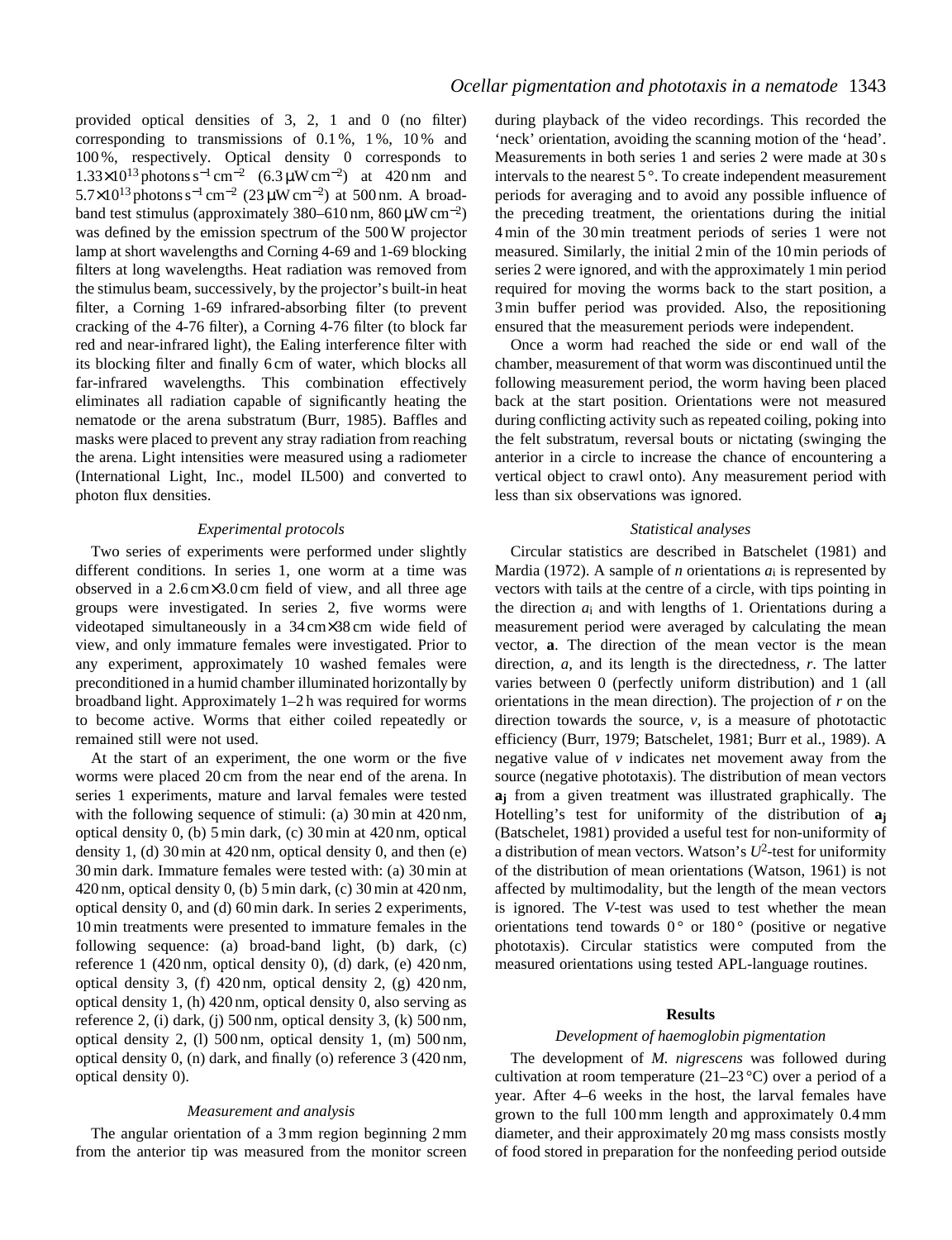

Fig. 1. The anterior of adult *Mermis nigrescens* females: two immature females at different times after the adult moult and a mature female at 12 months. Haemoglobin accumulates gradually in the ocellus during maturation. The yellowish content of the trophosome (food-storage body) appears posterior to a region where cerebral ganglia and the nerve ring are located. Body wall muscle lies between these tissues and the cuticle. Nerve tracts extend through the pseudocoelom to sensory structures in the anterior tip, passing through the hollow cylinder of pigmentation in the mature females. Whole mounts, illumination incident from the sides.

the grasshopper. This is an unusually large size for nematodes. Prior to emergence, the thin porous cuticle of the growing parasite is replaced in the fourth-stage larva by a thick cuticle suitable for coping with and crawling in the terrestrial environment. Most of the fourth-stage larvae burrow into the soil within a few hours of emergence. Females and males can be distinguished at this stage by body size and the appearance of the gonadal precursor tissue. The adult moult occurs in the soil at variable times during the first 1–3 weeks after emergence from the host. A collar of thickened cuticle  $200-400 \,\mu m$  behind the tip (Fig. 1) distinguishes adult from larval cuticle in females. After moulting, adult females remain tightly coiled at the bottom of the flowerpot or bag of soil. If mated, the females slowly convert most of the food stored in the trophosome to approximately 10 000 eggs. When collected, the mature, gravid females were migrating over soil, climbing

through vegetation or laying eggs on vegetation. When kept in moist (not wet) soil at 8 °C in the dark, they remain dormant for years.

The haemoglobin pigmentation appears in the immature adult female during the dormant period in the soil whether or not mating has occurred. Reverse transcription followed by polymerase chain reaction (RT-PCR) results indicate that the expression of eye globin starts 3–5 weeks post-emergence, after moulting has been completed (Burr et al., 2000). The haemoglobin accumulates gradually, with a faint colour first visible 3–4 months after the moult (3.5–4.5 months post emergence) as a yellowish hue characteristic of dilute haemoglobin (Fig. 1). Mature levels of pigmentation are not observed until at least 9 months. Mature females collected in the field in May are probably 1–2 years old.

In all stages, the cornea-like anterior tip (Fig. 1) would be expected to concentrate light near the midline when pointed towards the light, and the cylindrical body would concentrate light inside when oriented perpendicular to the light source. In the mature female, the walls of the cylinder of pigment would block perpendicular illumination from entering and illuminating the putative photoreceptor. The fraction absorbed by the haemoglobin is maximal at approximately 420 nm (99 %) and near a minimum at 500 nm (25 %), and would be higher for oblique illumination. Phototactic efficiency remains high from 350 to 520 nm and drops to non-significance by 580 nm, even though the haemoglobin absorptance remains above 25 % up to 590 nm. The long-wavelength limit of phototaxis we attribute to a drop in photoreceptor sensitivity (Burr et al., 1989).

The photoreceptor would remain exposed in the emergent larvae and 3-month-old immature adult females. Note the greater amount of scattered light in immature females under laterally incident illumination (Fig. 1). This is also present in the emergent larvae (not shown).

In addition to being anatomically similar except for the pigmentation, the emergent larvae, immature adult and mature adult females all display the same locomotion patterns on a damp felt surface. A lacing motion of the anterior, which pushes the tip under surface fibers, alternates with a period of head elevation above the substratum. Propulsive forces are applied against surface fibres of the felt as the body glides by. In particular, during the periods of head elevation, all developmental stages exhibit the scanning motion of the tip caused by cyclical bending of the 'head' (the anterior 2 mm) and the orientational bending of the 'neck' behind the head. Thus, the primary feature distinguishing the younger stages from the mature adult is the ocellar pigmentation.

## *Series 1 experiments*

In these experiments, the phototaxis of emergent larvae, approximately 3.7-month-old immature adult and mature adult females was investigated with 420 nm monochromatic light at optical densities of 0 and 1 and in the dark (see Table 1 for absolute intensities). The immature adults were unmated and eggless. Descriptive statistics for the three developmental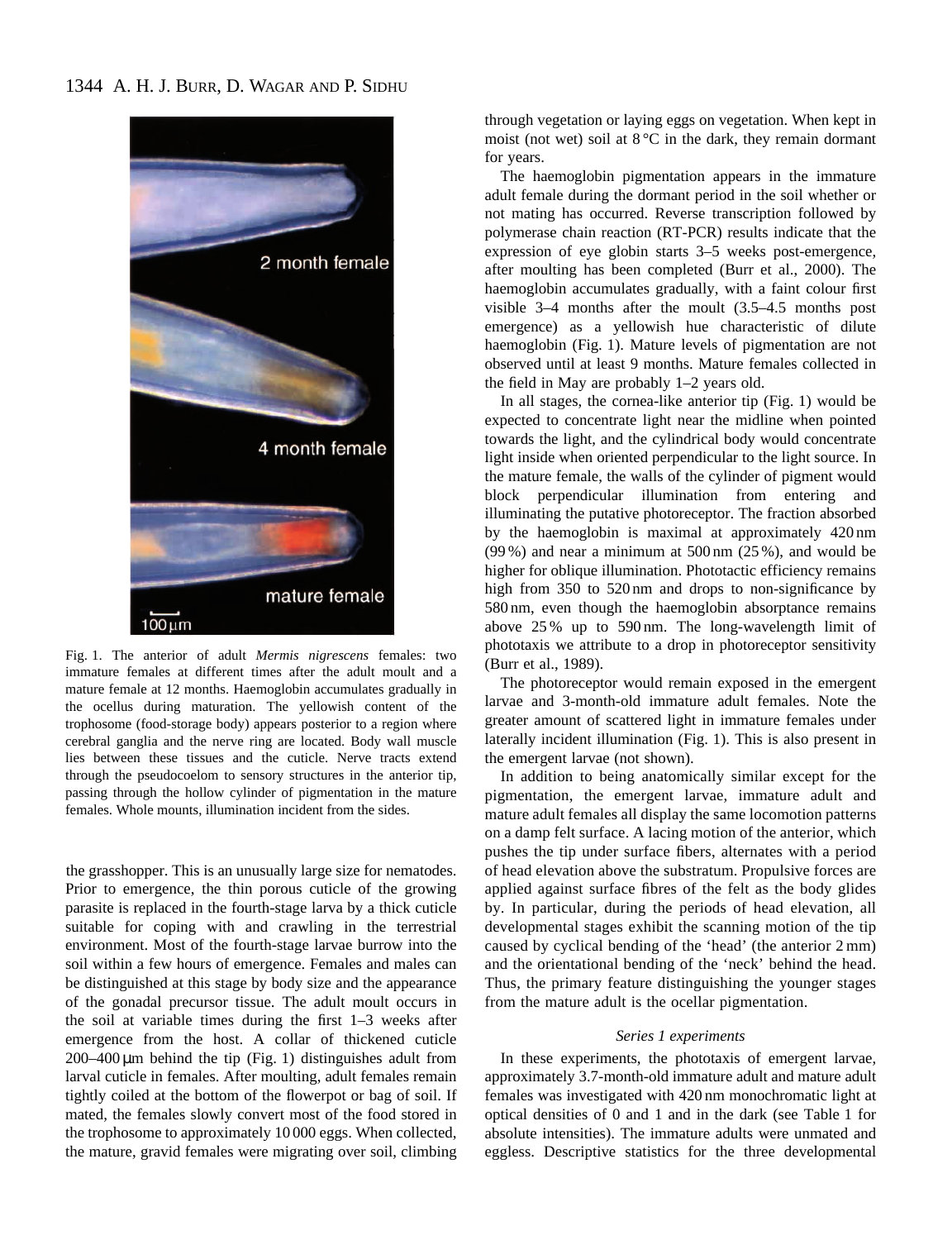

Fig. 2. Distribution of neck orientations measured at 30s intervals relative to the direction of monochromatic light. Mean vectors plotted within each circular histogram point in the mean direction, and their lengths indicate the concentration of observations in that direction (radius of circle 1.0). For corresponding statistical analyses, see Table 1. (A) Series 1 results. All treatments illustrated are at 420 nm and optical density (OD)=0. (B) Series 2 results. Different wavelength and intensity treatments are pooled in various combinations. See footnote of Table 1 for intensities corresponding to optical densities of 1 and 0 at each wavelength.

stages are compared in Fig. 2A and Table 1. The mean direction *a*, magnitude of *r* (concentration of observations in the mean direction) and sign and magnitude of  $\nu$  (phototactic efficiency) suggest (i) that mature females may be positively phototactic, (ii) that larvae may be negatively phototactic and (iii) that immature females may not be phototactic.

The successive neck orientations measured at 30 s intervals might be serially correlated, and, if so, inference tests such as the *V*-test cannot be used on the pooled raw orientations. This possibility was examined by measuring the duration of runs of successive orientations falling within a  $100^\circ$  range. In a total of 429 neck orientations, 152 runs of two or more successive measurements were identified. These frequently lasted 1–3 min, covering 2–6 measurements (Fig. 3).

Independent samples were constructed by second-order analysis (Batschelet, 1981), a method pioneered by Wallraff (1978a,b) for bird migration studies. Mean vectors were calculated for orientations sampled during each 26 min measurement period (the first 4 min of each treatment period was ignored). Mean vectors from sufficiently separated periods and for different worms should be independent. For example, in the series 1 protocol, each worm was tested with the 420 nm,

optical density 0 stimulus in two 30 min periods. Since the measurement periods are separated by 39 min for the six



Fig. 3. Frequency distribution of run durations in the dark. The duration of runs of successive neck orientations falling within a 100 ° range was determined for 10 immature worms over 8 min measurement periods. 152 runs were identified among 429 neck orientations measured.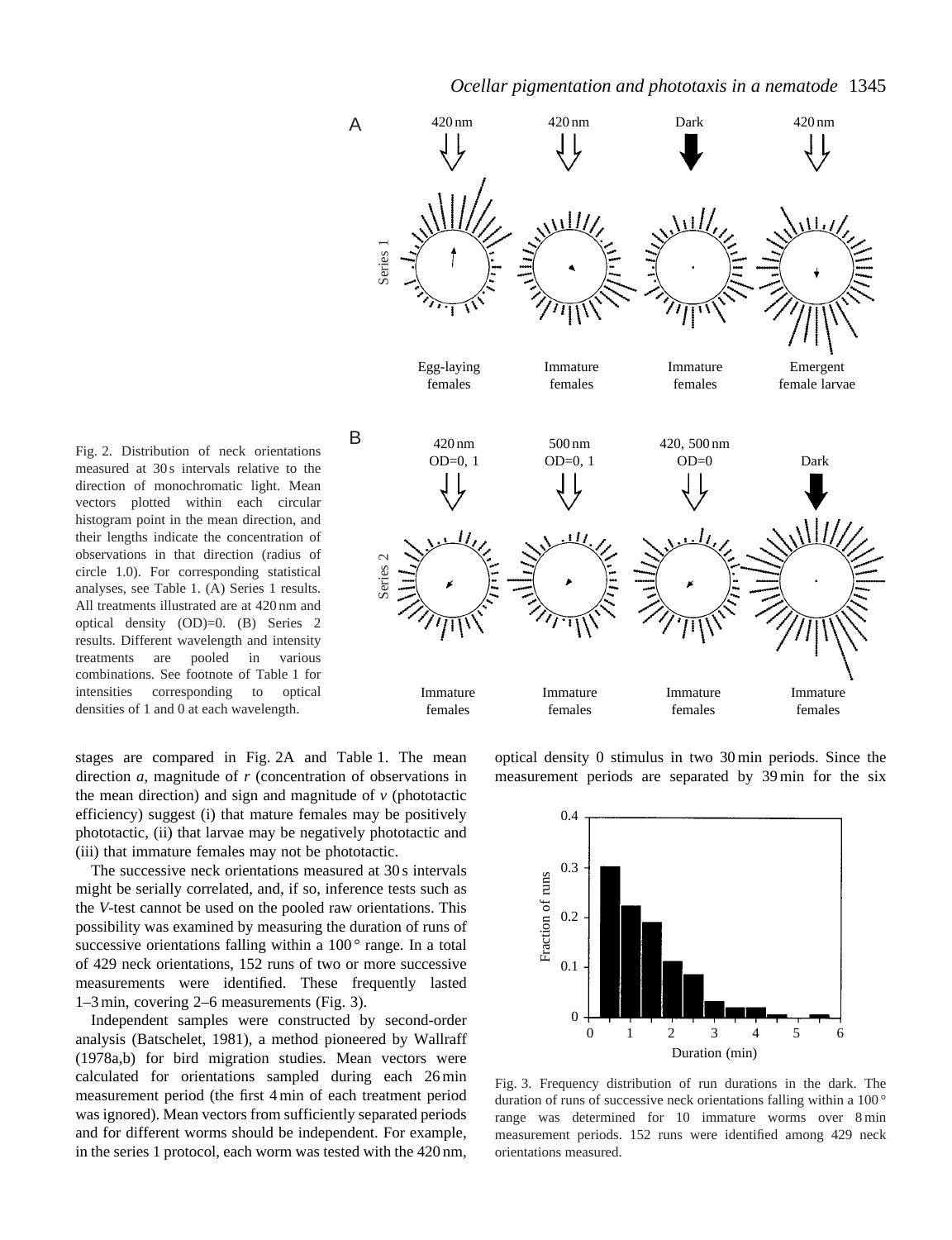# 1346 A. H. J. BURR, D. WAGAR AND P. SIDHU

|                            | $1000 + 100.47$  |        |       |              |
|----------------------------|------------------|--------|-------|--------------|
|                            |                  |        | Means |              |
| Treatment                  | $\boldsymbol{n}$ | a      | r     | $\mathcal V$ |
| Series 1 experiments       |                  |        |       |              |
| Mature females             |                  |        |       |              |
| 420 nm, OD=0               | 210              | 10     | 0.48  | 0.47         |
| $420 \text{ nm}$ , OD=1    | 101              | $-14$  | 0.15  | 0.15         |
| Dark                       | 79               | $-155$ | 0.18  | $-0.16$      |
| Emergent larvae            |                  |        |       |              |
| $420 \text{ nm}$ , OD=0    | 298              | $-180$ | 0.23  | $-0.23$      |
| $420 \text{ nm}$ , OD=1    | 151              | 100    | 0.12  | $-0.02$      |
| Dark                       | 129              | 134    | 0.17  | $-0.12$      |
| Immature females           |                  |        |       |              |
| $420 \text{ nm}$ , OD=0    | 207              | 134    | 0.13  | $-0.09$      |
| Dark                       | 186              | 100    | 0.10  | $-0.02$      |
| Series 2 experiments:      |                  |        |       |              |
| Immature females           |                  |        |       |              |
| $420 \text{ nm}$ , OD=0    | 99               | $-134$ | 0.19  | $-0.13$      |
| $420 \text{ nm}$ , OD=1    | 75               | $-134$ | 0.30  | $-0.21$      |
| $420 \text{ nm}$ , OD=1, 0 | 174              | $-134$ | 0.24  | $-0.17$      |
| $500 \text{ nm}$ , OD=0    | 92               | $-132$ | 0.27  | $-0.18$      |
| $500 \text{ nm}$ , OD=1    | 80               | 88     | 0.05  | 0.00         |
| $500 \text{ nm}$ , OD=1, 0 | 172              | $-139$ | 0.13  | $-0.10$      |
| 420, 500 nm, OD=0          | 191              | $-133$ | 0.23  | $-0.16$      |
| Dark                       | 418              | $-177$ | 0.06  | $-0.06$      |

Table 1. *Descriptive statistics of pooled neck orientations (see Fig. 2)*

Neck orientations measured at 30s intervals have been pooled over each treatment or combination of treatments.

Intensities corresponding to optical densities (OD) of 0 and 1 are 100 % and 10 %, respectively, of 1.33×10<sup>13</sup> photons s−<sup>1</sup> cm−<sup>2</sup> at 420 nm and 5.7×10<sup>13</sup> photons s−<sup>1</sup> cm−<sup>2</sup> at 500 nm.

*n*, number of neck orientations; *a*, mean direction; *r*, length of mean vector; *v*, phototactic efficiency.

mature females and six larvae or by 9 min for the five immature females, the mean vectors of orientations measured during the 26 min periods were treated as independent.

The mean vectors are plotted in Fig. 4, with their tips marked by filled circles and their roots at the axis origins. For mature females, most of the mean vectors were strongly oriented towards light (*r*>0.6). The mean vectors for emergent larvae varied more, with two vectors strongly perpendicular to the light, one pointing strongly away from the light and several pointing weakly away from the light. The immature adult females appear to have little preference relative to light direction.

The Hotelling's confidence ellipse circumscribes the region that has a 95 % certainty of including the tip of the population mean vector (Batschelet, 1981). Where the ellipse excludes the origin, as for mature females, the population mean vector is significantly different from zero at *P*<0.05. Thus, phototactic orientation of mature females is significant. For emergent larvae, the confidence ellipse is shifted in the direction of negative phototaxis, but not significantly so. It is possible that, with a larger sample size, a negative phototaxis could have been detected.



Fig. 4. Average orientations of females at the three stages of development tested in series 1 experiments. (A) Stimuli at 420 nm and optical density (OD)=0 (for corresponding intensity, see Table 1); (B) dark controls. Filled circles mark the tips of mean vectors with roots at the axis origin. Each mean vector is calculated from neck orientations measured during the last 26 min of 30 min treatment periods. The maximum possible vector length is 1.0, the radius of the circle. The Hotelling's confidence ellipse encloses the 95 % probable location of the population mean vector tip. For corresponding statistical analyses, see Table 2.

Further statistics given in Table 2 confirm the graphical results. In the Hotelling's one-sample test, an *F* statistic enables a determination of probability levels (Batschelet, 1981). The Watson's *U*2-statistic is used to test whether the distribution of mean orientations, disregarding vector lengths, is non-uniform. By either test, the mature females are shown to orient significantly at an optical density of 0, but not at onetenth this intensity (optical density 1).

Like the graphical analysis, these tests do not detect phototaxis in emergent larvae or immature adults. However, in the case of emergent larvae, all but one of the 12 vectors point in directions other than towards the light (Fig. 4A). The *V*-test was used to test whether the mean directions are uniformly distributed, against the alternative that their net tendency is significantly towards or away from light (Burr, 1979; Batschelet, 1981). A significantly negative phototactic orientation is detected at an optical density of 0 (Table 2). This is consistent with the negative shift of the confidence ellipse (Fig. 4A) and the concentration of neck orientations in the  $-180$ <sup>°</sup> direction (Fig. 2A; Table 1).

#### *Series 2 experiments*

Younger (approximately 2.6-month-old) immature females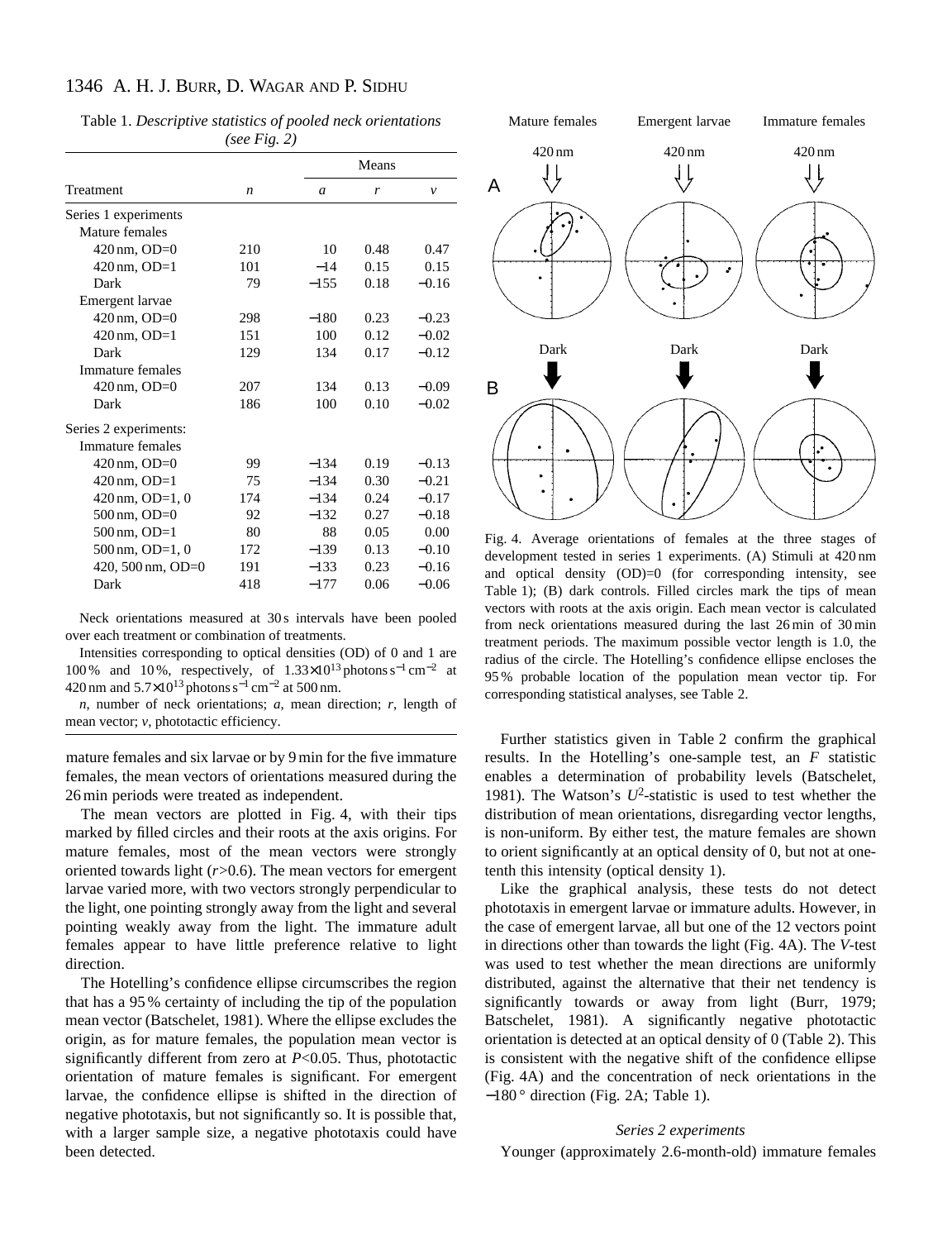| Treatment               | $\boldsymbol{N}$ |           |               | Hotelling's test |       | Watson's $U^2$ -test |         | V-test           |  |
|-------------------------|------------------|-----------|---------------|------------------|-------|----------------------|---------|------------------|--|
|                         |                  | $n_i$     | $F_{(2,N-2)}$ | $\boldsymbol{P}$ | $U^2$ | $\boldsymbol{P}$     | v       | $\boldsymbol{P}$ |  |
| Mature females          |                  |           |               |                  |       |                      |         |                  |  |
| $420 \text{ nm}$ , OD=0 | 11               | $6 - 34$  | 10.85         | $<0.005**$       | 0.31  | $<0.005**$           | 0.67    | $<0.001**$       |  |
| $420 \text{ nm}$ , OD=1 | 6                | $10 - 28$ | 1.45          | NS.              | 0.04  | <b>NS</b>            | 0.19    | NS.              |  |
| Dark                    | 5                | $10 - 25$ | 0.66          | <b>NS</b>        | 0.05  | <b>NS</b>            | $-0.30$ | <b>NS</b>        |  |
| Emergent larvae         |                  |           |               |                  |       |                      |         |                  |  |
| $420 \text{ nm}$ , OD=0 | 12               | $16 - 34$ | 2.87          | <b>NS</b>        | 0.15  | <b>NS</b>            | $-0.42$ | $< 0.05*$        |  |
| $420 \text{ nm}$ , OD=1 | 6                | $21 - 31$ | 1.19          | NS.              | 0.16  | >0.05                | 0.17    | NS.              |  |
| Dark                    | 6                | $8 - 31$  | 2.54          | <b>NS</b>        | 0.09  | <b>NS</b>            | $-0.04$ | <b>NS</b>        |  |
| Immature females        |                  |           |               |                  |       |                      |         |                  |  |
| $420 \text{ nm}$ , OD=0 | 10               | $7 - 28$  | 0.60          | NS.              | 0.05  | <b>NS</b>            | $-0.04$ | NS.              |  |
| Dark                    | 5                | $14 - 56$ | 1.68          | NS.              | 0.08  | <b>NS</b>            | 0.03    | NS.              |  |
|                         |                  |           |               |                  |       |                      |         |                  |  |

Table 2. *Orientation of mature females, immature females and emergent larvae in series 1 experiments (see Fig. 4)*

*Ocellar pigmentation and phototaxis in a nematode* 1347

Mean vectors of neck orientations during each measurement period are treated as independent samples.

*N*, sample size; *n*j, number of orientations averaged for each measurement period (range).

\**P*<0.05; \*\**P*<0.01; *P*>0.05 marginally not significant; NS, *P*>0.1.

See Table 1 for details of light intensities (OD).

were examined using a protocol that provided a larger sample of mean vectors, testing at both 420 nm and 500 nm and over a wider range of intensities. Previous results indicate that, for mature adults, sensitivity is not different at these two wavelengths and that at an optical density of 0 under the present conditions the intensities are saturating (Burr et al., 1989). Results are presented only for optical densities of 0 and 1; non-significant results were obtained at the lower intensities, optical densities 2 and 3.

Descriptive histograms and statistics of pooled neck orientations (Fig. 2B; Table 1) suggest that there may be a slight tendency to avoid the direction towards light, and a net negative tendency is suggested by the *v* statistics. Because of probable serial correlation, as discussed above, mean vectors were calculated for orientations sampled during each 8 min measurement period. Those for 420 and 500 nm at an optical density of 0 are plotted in Fig. 5. With fewer orientations

averaged than in series 1 experiments, the mean vectors plotted for each worm are more scattered (compare dark observations for immature females of Figs 4B and 5). Nevertheless, a significant negative displacement of the Hotelling's confidence ellipse is observed at 500 nm, and a non-significant negative shift is seen at  $420 \text{ nm}$ . The Hotelling's test, Watson's  $U^2$ -test and the *V*-test confirm these observations (Table 3).

Failure to detect a weak phototaxis at 420 nm may be due to an inadequate sample size. Increasing the sample size by pooling the mean vectors from different intensity or wavelength measurement periods appears to be justified, since the optical density 1 and optical density 0 measurement periods at each wavelength were probably independent: between them was a 3 min buffer period during which the worms were moved back to the starting positions. With the mean vectors from both periods pooled, the tests detected a significant phototaxis at 420 nm (Table 3). The 420 nm and 500 nm treatments at optical

| Treatment               | $\boldsymbol{N}$ | n <sub>j</sub> | Hotelling's test |                | Watson's $U^2$ -test |                   |         | V-test     |  |
|-------------------------|------------------|----------------|------------------|----------------|----------------------|-------------------|---------|------------|--|
|                         |                  |                | $F_{(2,N-2)}$    | P              | $U^2$                | P                 | v       | P          |  |
| Immature females        |                  |                |                  |                |                      |                   |         |            |  |
| 420 nm, $OD=0$          | 9                | $6 - 16$       | 1.91             | <b>NS</b>      | 0.108                | <b>NS</b>         | $-0.32$ | >0.05      |  |
| 420 nm, $OD=1$          | 8                | $6 - 12$       | 1.85             | <b>NS</b>      | 0.121                | <b>NS</b>         | $-0.29$ | NS.        |  |
| 420 nm, $OD=1, 0$       | 17               | $6 - 16$       | 4.22             | >0.05          | 0.209                | $\approx 0.025*$  | $-0.31$ | $< 0.05*$  |  |
| $500 \text{ nm}$ , OD=0 | 10               | $7 - 12$       | 10.07            | $< 0.02*$      | 0.217                | $\approx 0.025*$  | $-0.43$ | $< 0.05*$  |  |
| 500 nm, $OD=1$          | 8                | $6 - 13$       | 0.05             | <b>NS</b>      | 0.042                | NS.               | $-0.10$ | NS.        |  |
| 420, 500 nm, OD=0       | 19               | $6 - 16$       | 8.88             | $\leq 0.005**$ | 0.289                | $\approx 0.005**$ | $-0.38$ | $< 0.01**$ |  |
| 420, 500 nm, OD=1, 0    | 35               | $6 - 16$       | 5.50             | $< 0.02*$      | 0.295                | $\approx 0.005**$ | $-0.30$ | $< 0.01**$ |  |
| Dark                    | 33               | $7 - 15$       | 0.30             | <b>NS</b>      | 0.046                | NS                | $-0.05$ | NS.        |  |
|                         |                  |                |                  |                |                      |                   |         |            |  |

Table 3. *Orientation of immature females in series 2 experiments (see Fig. 5)*

Mean vectors of neck orientations during each measurement period are treated as independent samples.

*N*, sample size; *n*j, number of orientations averaged for each measurement period (range).

\**P*<0.05; \*\**P*<0.01; *P*>0.05 marginally not significant; NS, *P*>0.1.

See Table 1 for details of light intensities (OD).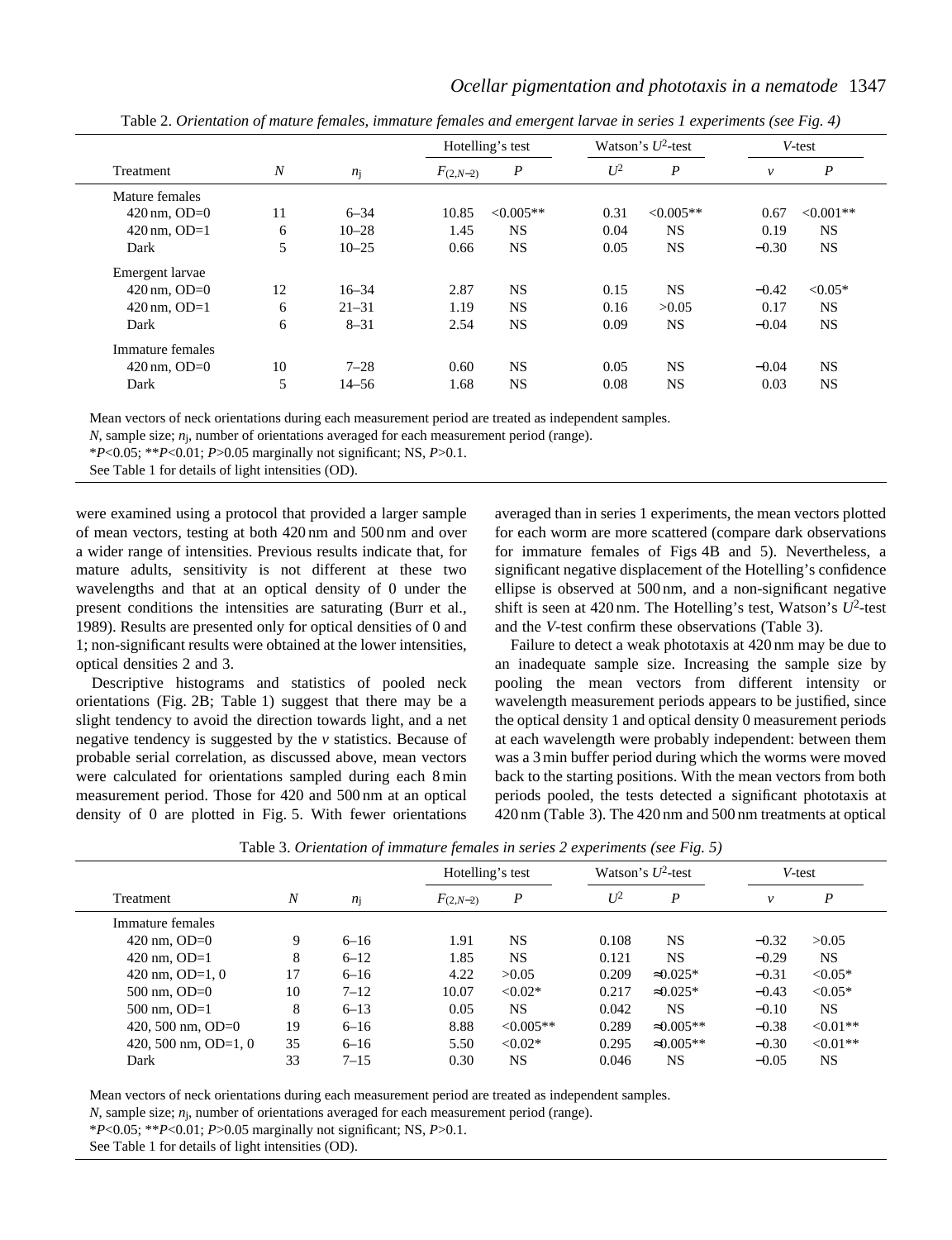

Fig. 5. Average orientations of immature females treated with 420 and 500 nm stimuli at an optical density of 0 (for corresponding intensity, see Table 1) in series 2 experiments. Mean vectors are pooled in the lower left figure. Each mean vector is calculated from orientations measured during the last 8 min of 10 min treatment periods. For corresponding statistical analyses, see Table 3.

density 0 can also be considered to be independent: they were separated by 40 min, and the worms were repositioned several times. With the two wavelengths combined at optical density 0, a non-uniform distribution of directions is detected at high significance by Watson's  $U^2$ -test and a highly significant negative tendency of the directions is detected by the *V*-test (Table 3).

#### **Discussion**

The scanning motion of the head and bending of the neck, involved in the phototaxis of mature females, was also observed in the younger stages. The 2.6-month-old immature females of series 2, but not the 3.7-month-olds of series 1, were weakly negatively phototactic to 420 or 500 nm monochromatic light. For the emergent larvae of series 1, the negative phototaxis was stronger, but still weaker than the positive phototaxis of the mature females.

#### *Mechanism of orientation*

For mature females, a strongly positive phototaxis has been observed previously using a different measure of phototaxis: the direction of locomotion relative to the direction of light (Burr et al., 1989). Here, we show that sampling the orientation of the neck yields a similar result. This is understandable according to the shadowing mechanism described previously.

The cylindrical haemoglobin pigment in the anterior tip of the worm would allow maximal illumination of a photoreceptor inside the cylinder when the anterior tip of the worm is pointed at the light source. While crawling towards the source of light, the bending motions of the head and neck swing the tip about the direction of the source, varying the illumination of the photoreceptor. The mature female preferentially orients its neck so that maximal illumination occurs when the bend in the head is zero (Burr et al., 1990; Burr and Babinszki, 1990; Gans and Burr, 1994).

How would the lack of ocellar pigmentation affect their orientation to light? We show here that, for emergent larvae and the 2.6-month-old immature adults of series 2, phototaxis is weakly negative rather than positive. Thus, the pigmentation appears to be required for positive phototaxis, and this provides further support for the shadowing mechanism.

More difficult to explain is the negative phototaxis; we can only speculate as to the mechanism. The photoreceptor is probably positioned, as indicated for the mature females, near the midline and approximately  $150 \mu m$  behind the tip, where it would later be contained by the pigment cylinder (Burr and Babinszki, 1990). In the absence of the ocellar pigment, light would be able to reach the photoreceptor from all directions except the posterior and be concentrated by the cylindrical optics of the body tube and by the hemispherical anterior tip. Light-scattering by tissues as seen in Fig. 1 would certainly attenuate illumination coming from off-axis posterior directions, where the optical path is large, and scattering may diffuse somewhat the light coming from other directions. Thus, illumination of the photoreceptor is probably high for all orientations except those deviating more than approximately 130 $\degree$  from the source, and a minimum is expected at 180 $\degree$ .

In the presence of the scanning motion, the illumination can be expected to vary cyclically, and the immature females and emergent larvae may orient their neck according to the phase relationship between the photoreceptor illumination and bending, as proposed for mature females (Burr and Babinszki, 1990). Proprioceptive and photoreceptive neural signals would be compared over time. For the phototaxis to be negative, the larval and immature females would have to orient their neck preferentially to minimize, rather than to maximize, photoreceptor illumination when the bend in the head is zero. Perhaps related to this, I have observed mature females to turn away from an intense light beam (A. H. J. Burr, unpublished observation). Without screening pigment, this reaction may occur at lower intensities. However, this does not explain why the negative phototaxis is stronger in the emergent larvae than in the immature females.

Possible transverse phototaxis was observed during one out of 10 measurement periods in each of the three experiments with immature females, and in two out of 12 during the one experiment with emergent females. The large mean vectors (*r*>0.7) would require an approximately perpendicular orientation to be consistently maintained over the 26 min (series 1) or 8 min (series 2) measurement periods. However, in these experiments, because of the uncertain serial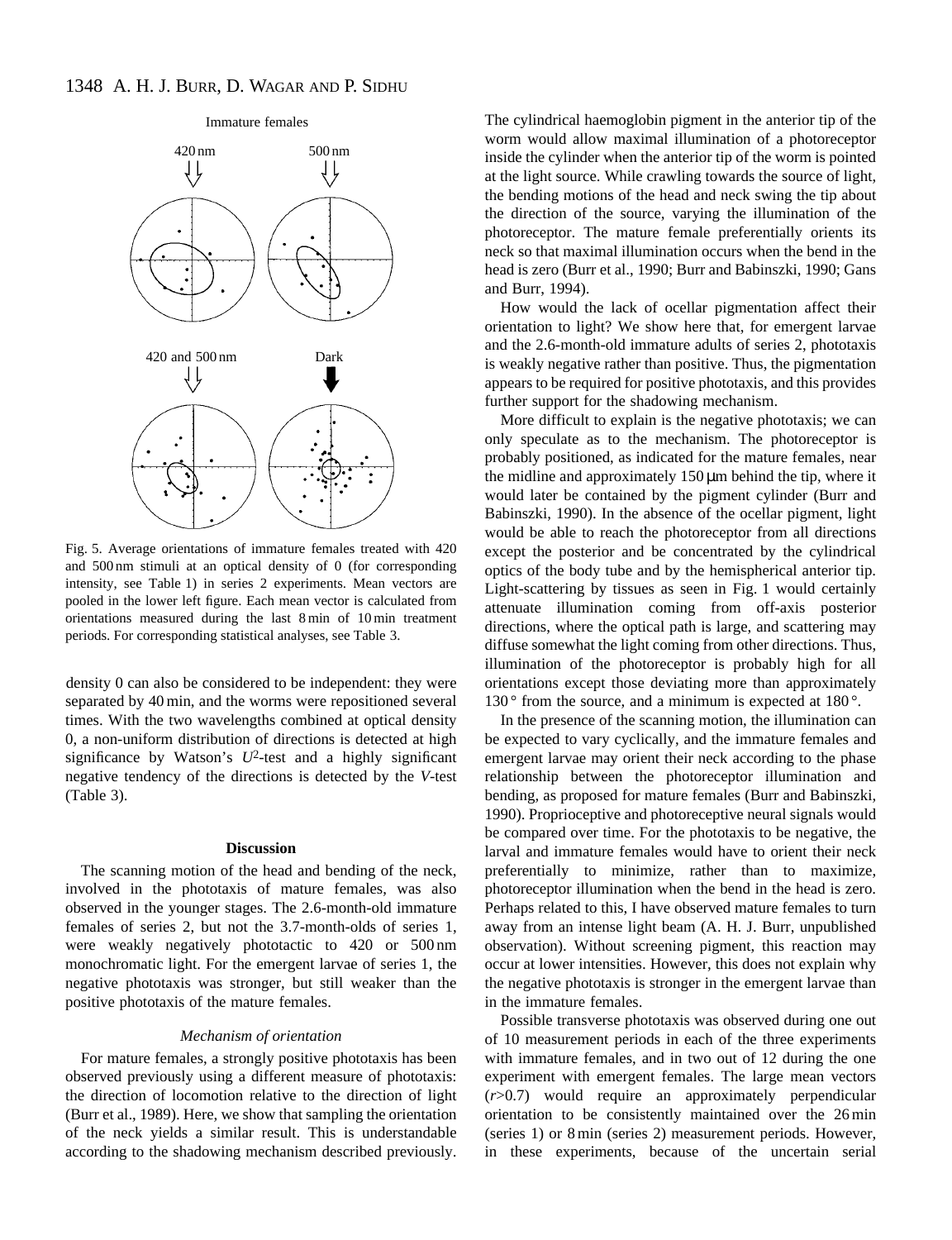correlation, it is not possible to test whether the tendencies were statistically significant. The shorter pathlength for light entering perpendicular to the body axis than for other orientations could provide maximal illumination when the tip of the body is oriented perpendicular to the source and thus provide an optical mechanism. Transverse phototaxis has been demonstrated in two other mermithids, which never develop ocellar pigmentation (Robinson et al., 1990). Their small, second-stage larvae actively seek and penetrate their insect host, but the role of the phototaxis is uncertain. Also, we have observed that mature adult female *M. nigrescens* occasionally have a tendency to lock on to a transverse orientation, and this was explained in terms of a secondary maximum of photoreceptor illumination leaked by the pigment cylinder at perpendicular orientations (Burr and Babinszki, 1990).

In mature *M. nigrescens*, the evidence favours photoreceptive nerve endings located near the midline inside the hollow tube of pigmentation. In the experiments reported previously (Burr and Babinszki, 1990), interrupting the light in phase with the scanning motion on swings to one side of the source direction caused neck orientation and phototaxis to deviate from the source direction. The sign of the deviation and morphological considerations indicated that photoreceptor illumination is probably compared over time during several cycles of the scanning motion, and a comparison between two spatially separate photoreceptors was ruled out (Burr and Babinszki, 1990). Even if the unpigmented early female stages had photoreceptors located laterally near the cuticle, it is difficult to conceive of simultaneous comparison giving rise to the negative phototaxis.

### *Why haemoglobin?*

In other nematode ocelli, aggregations of melanin-like granules within extensions of pharygeal cells lie posterior and medial to the adjacent photosensory lamellae or cilia (Burr, 1984a). Casting a shadow from this location provides a good mechanism for the negative phototaxis (Burr, 1979, 1984b). Why was haemoglobin enlisted instead for the shadowing role in *M. nigrescens*?

Mermithidae typically do not have a pharynx: they feed as parasites by absorption through the cuticle. But also important is the probable need for cylindrical pigmentation peripheral to the photoreceptor to provide an optical mechanism for positive phototaxis. Haemoglobin would be suitably located, since in nematodes haemoglobin is found in the hypodermal (epithelial) cells lining the cuticle. Its high absorptivity over much of the visible spectrum could provide the shadow. Normally, however, the cytoplasmic concentration is insufficient, and the optical pathlength through the thin hypodermis is too short to impart colour or to cast a shadow. In female *M. nigrescens*, prior to the need for positive phototaxis, haemoglobin accumulates in the anterior hypodermal cells to such a high level that the cells bulge into and surround the body cavity with a thick layer of haemoglobin crystals (Burr and Harosi, 1985; Burr et al., 2000). Thus, both the very high (approximately 10 mmol  $l^{-1}$  haem) concentration and longer pathlength provide the necessary absorptance, 25–100 % over the 350–560 nm range of phototaxis (Burr et al., 1989).

What is surprising is that the ocellar haemoglobin is normal in many ways. It exchanges oxygen and carbon monoxide reversibly, displaying characteristic spectral changes (Burr and Harosi, 1985), although its oxygen affinity is higher than normally expected for a respiratory pigment (a puzzling property of many nematode haemoglobins). Both eye globin, Mn-GLB-E, and another globin, Mn-GLB-B, are expressed at low levels along the length of the body. However, the mRNA of eye globin is expressed at high levels only in the anterior and only during the accumulation period, and high levels of expression of the other globin occurs during the adult moult. They differ in sequence by only 16 %, and in amino acids of apparently little functional or structural consequence. The secondary and tertiary structures, inferred from the amino acid sequence, are typical of all globins, and certain amino acid substitutions are characteristic of all nematode haemoglobins (Burr et al., 2000).

Thus, eye haemoglobin could be functioning at low levels in an oxygen-bearing role in other tissues, while playing an optical role at high concentration in the ocellus. It would appear that it was recruited because of its physical property of high absorptivity in most of the visible region (350–590 nm), without modification of its biochemistry. Recruitment could have occurred simply by modifying gene regulation so that it accumulates in anterior hypodermal cells to levels high enough to cast a shadow. In this respect, *M. nigrescens* eye haemoglobin is analogous to lens crystallins, which have been recruited to provide the refractive index of vertebrate lenses at high concentration, while maintaining a biochemical role at low concentration in other tissues (Piatigorsky and Wistow, 1991; Piatigorsky, 1998).

## *Life cycle roles of phototaxis*

Mature females are positively phototactic at the time of laying eggs in vegetation. The phototaxis would guide locomotion skywards through vegetation towards regions where the potential grasshopper hosts feed (Burr et al., 1989; Gans and Burr, 1994). In the present study, we report that fourth-stage larvae burrow into the soil within a few hours after emerging from the host and are negatively phototactic at this stage. Negative phototaxis could guide crawling downwards through matted grass from the carcass of the grasshopper.

Most of the female adult stage consists of a 1- to 2-year period of dormancy in the soil during which pigmentation gradually accumulates, becoming just visible approximately 4 months post-emergence and reaching full colour in approximately a year. The negative phototaxis observed in immature females may be a remnant of the larval behaviour, weak in the 2.6-month-olds of series 2 and not detected in the 3.7-month-olds of series 1. It would be interesting to survey phototaxis at intervals under uniform conditions to resolve the transition to mature behaviour. We postulate that a change in the preference for photoreceptor illumination must occur in